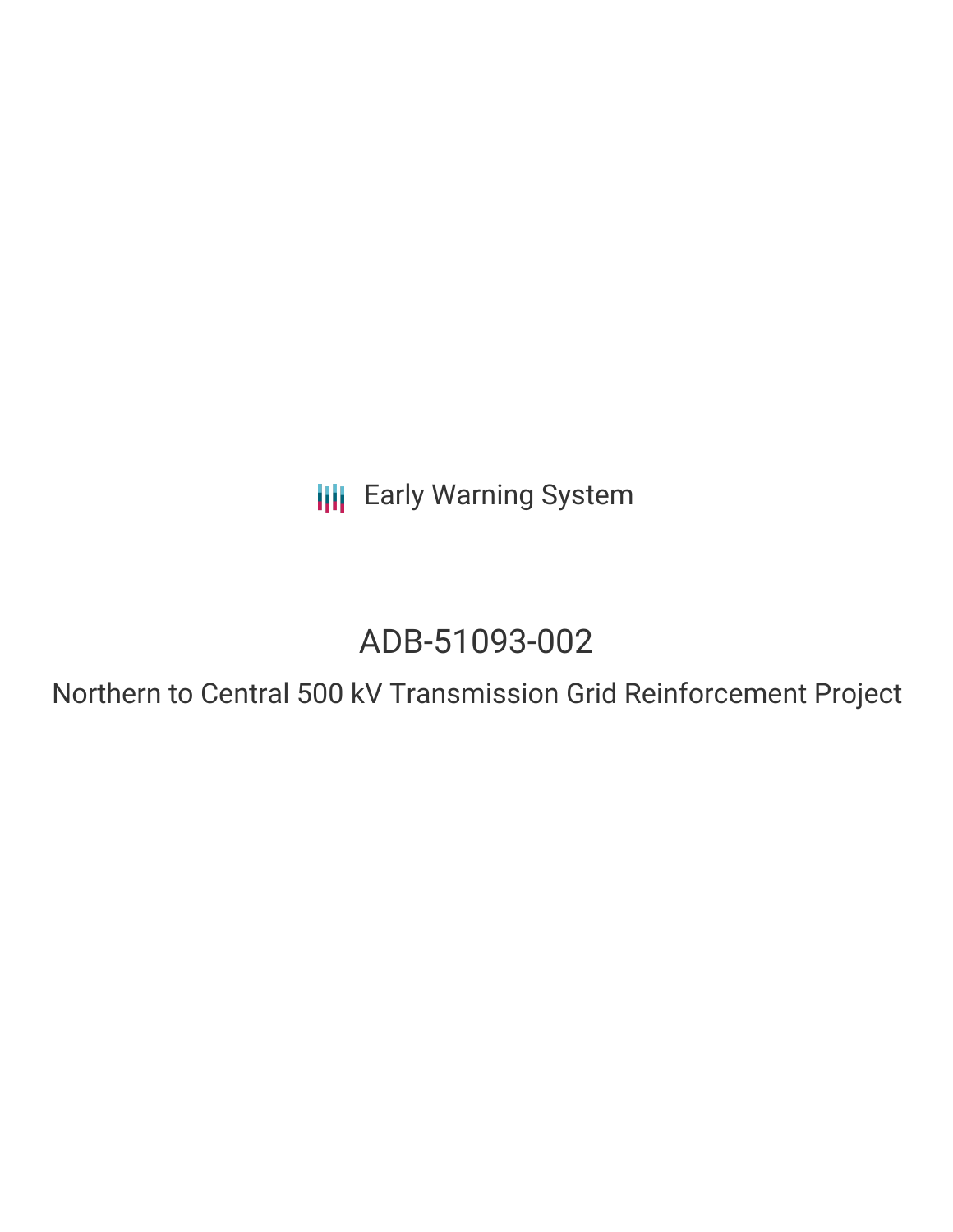

# **Quick Facts**

| <b>Countries</b>               | <b>Vietnam</b>                                           |
|--------------------------------|----------------------------------------------------------|
| <b>Specific Location</b>       | Nam Dinh, Thanh Hoa, Quynh Lap-Nghe An, Vung Ang-Ha Tinh |
| <b>Financial Institutions</b>  | Asian Development Bank (ADB)                             |
| <b>Status</b>                  | Proposed                                                 |
| <b>Bank Risk Rating</b>        | Α                                                        |
| <b>Borrower</b>                | SOCIALIST REPUBLIC OF VIETNAM                            |
| <b>Sectors</b>                 | Construction, Energy                                     |
| <b>Investment Type(s)</b>      | Loan                                                     |
| <b>Investment Amount (USD)</b> | \$200.00 million                                         |
| <b>Loan Amount (USD)</b>       | \$200.00 million                                         |
| <b>Project Cost (USD)</b>      | \$200.00 million                                         |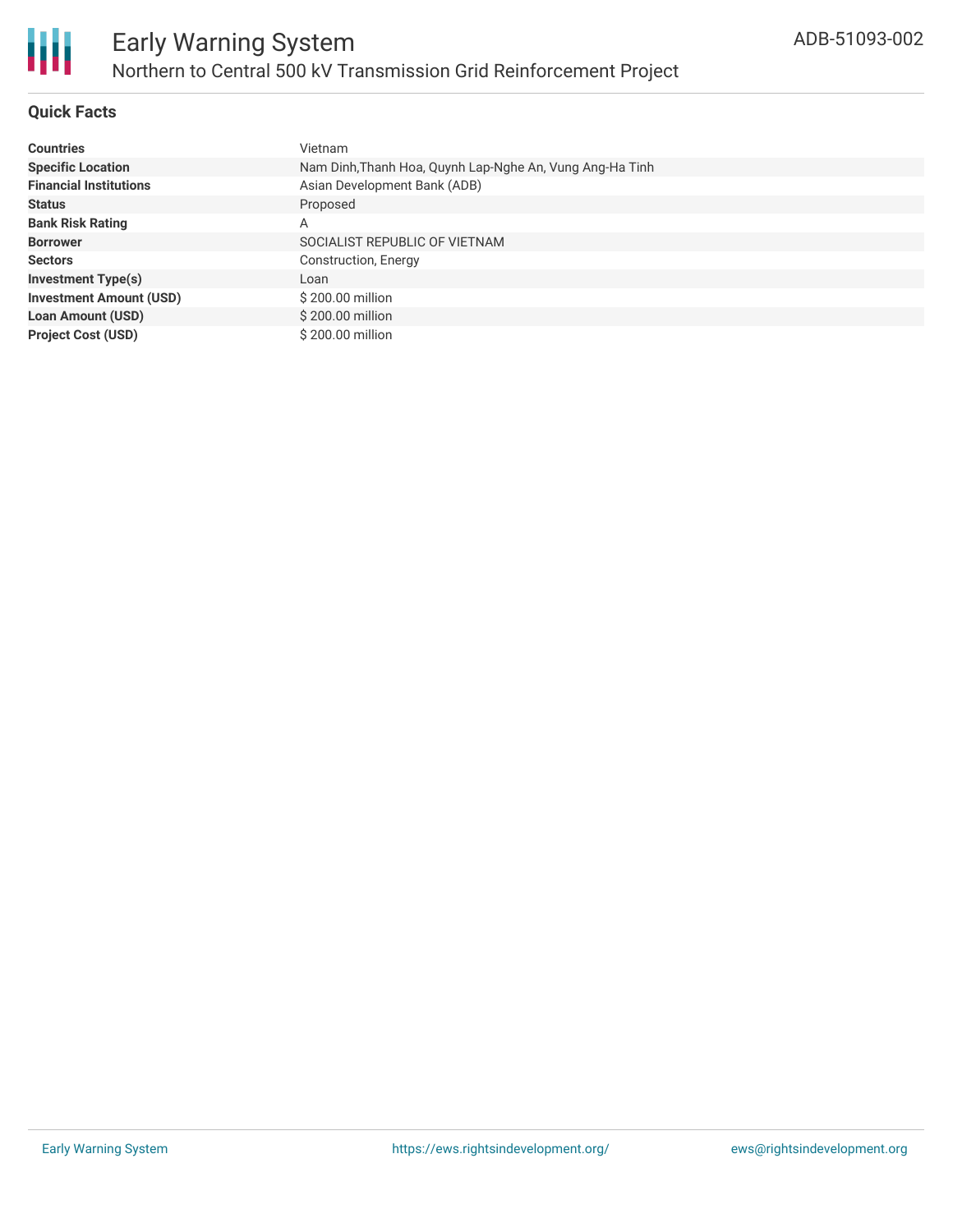

#### **Project Description**

The Vietnam Government has prepared the energy master plan for power grid development in the Revised Power Development Plan (PDP) VII, also called the Revised National Power Development Master Plan 2011-2020, which includes: (i) upgrading power transmission grids to reach the grid reliability standard N-1; (ii) addressing overload incidents and low voltage quality, ensuring a higher degree of reliability; (iii) constructing 500 kV transmission lines to connect to large load centers; and (iv) constructing 200 kV double-circuit transmission lines where applicable, all with highest technological specifications.

Therefore, the government prioritizes a new 500 kV transmission line from the northern to the central region by ADB financing, which comprises three segments: (i) a Nam Dinh-Thanh Hoa transmission line, (ii) a Thanh Hoa-Quynh Lap transmission line, and (iii) a Quynh Lap-Vung Ang transmission line.

The "Northern to Central 500 kV Transmission Grid Reinforcement" Project will support Vietnam in the implementation of its Revised PDP VII by:

- Construct three new 500 kilovolt (kV) transmission lines [approximately 362 double circuit-kilometer (cct-km)], and
- Install an intelligent transmission line monitoring system for efficient and proactive operation and maintenance of transmission lines.

The project will contribute to provide adequate and reliable power supply to sustain economic growth, and expand employment and income-generating opportunities articulated in the socioeconomic development strategy of Viet Nam. It is included in the draft Country Operations Business Plan 2018 2020.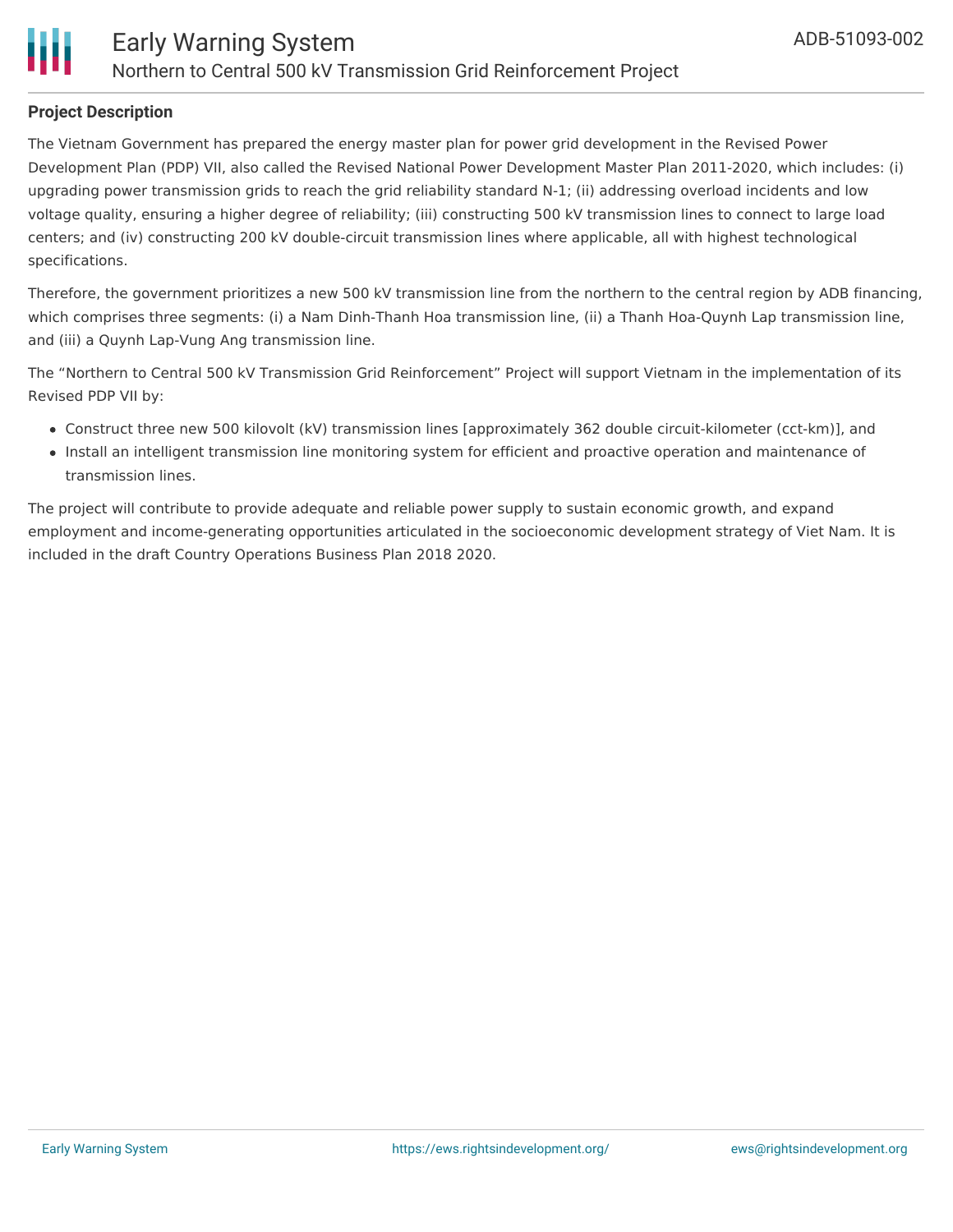

## **Investment Description**

Asian Development Bank (ADB)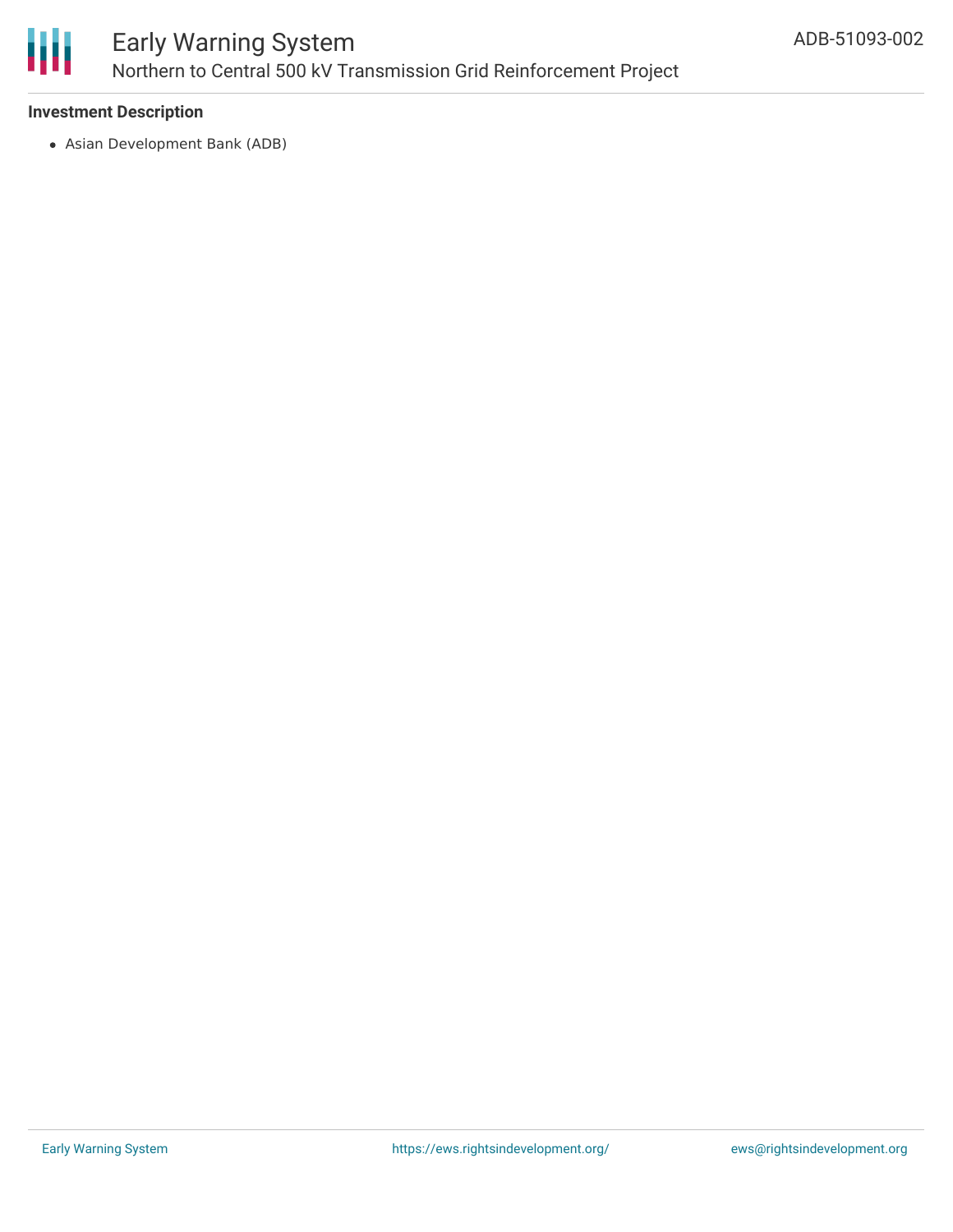

## **Contact Information**

# **\*No further information has been disclosed by this stage of project\***

#### **National Power Transmission Corporation**

18 Tran Nguyen Han Street, Hoan Kiem District, Hanoi

Vietnam

#### ACCOUNTABILITY MECHANISM OF ADB

The Accountability Mechanism is an independent complaint mechanism and fact-finding body for people who believe they are likely to be, or have been, adversely affected by an Asian Development Bank-financed project. If you submit a complaint to the Accountability Mechanism, they may investigate to assess whether the Asian Development Bank is following its own policies and procedures for preventing harm to people or the environment. You can learn more about the Accountability Mechanism and how to file a complaint at: http://www.adb.org/site/accountability-mechanism/main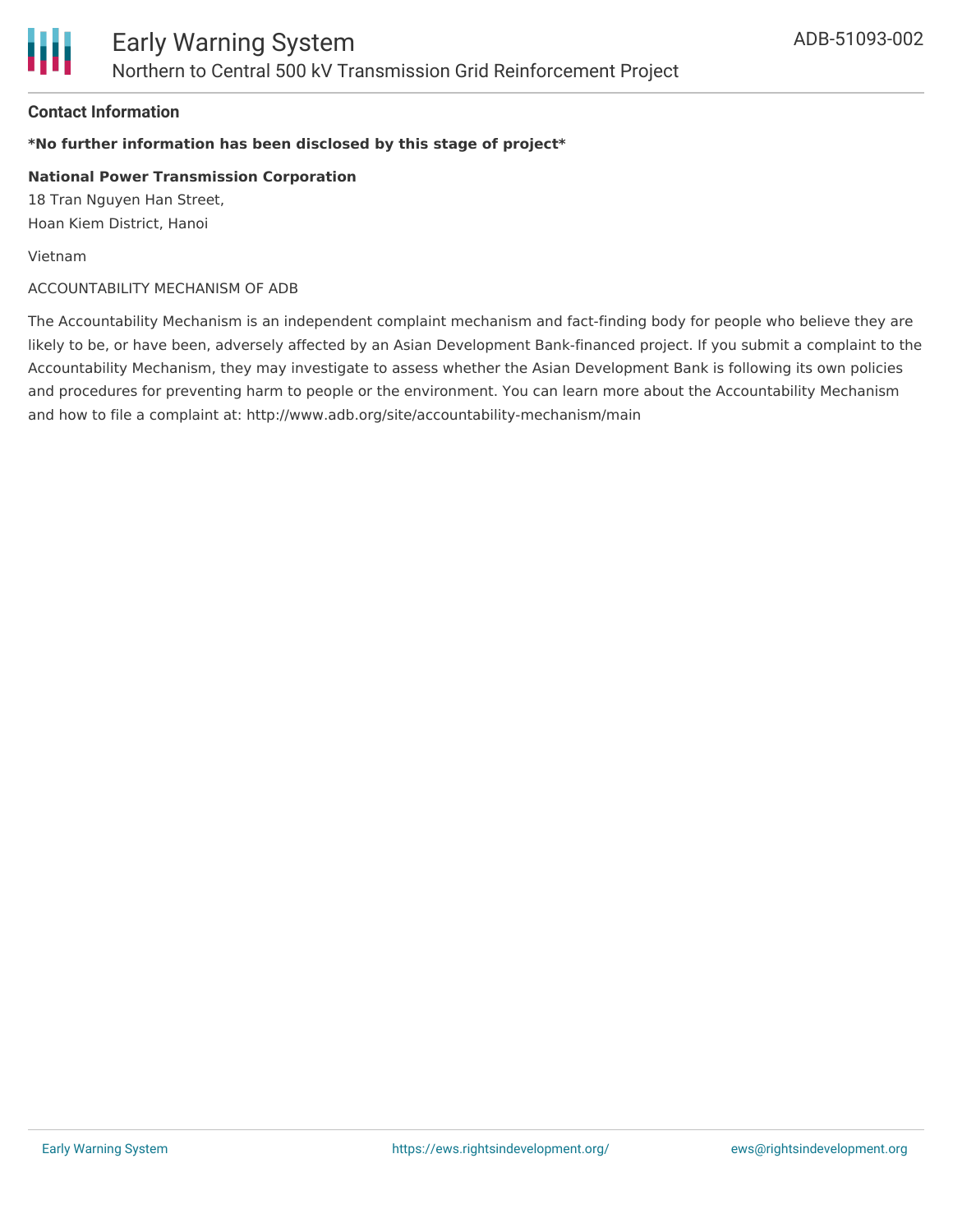

# Early Warning System Northern to Central 500 kV Transmission Grid Reinforcement Project

#### **Bank Documents**

- Du an Tang cuong Luoi dien [truyen](https://ewsdata.rightsindevelopment.org/files/documents/02/ADB-51093-002_b2XW7Ct.pdf) tai 500 kV mien Bac toi mien Trung: Bang Du lieu Du an [\[Original](https://www.adb.org/vi/projects/documents/51093-002-project-data-sheet) Source]
- Project [Disclosure](https://ewsdata.rightsindevelopment.org/files/documents/02/ADB-51093-002.pdf) PDF [\[Original](https://www.adb.org/printpdf/projects/51093-002/main) Source]